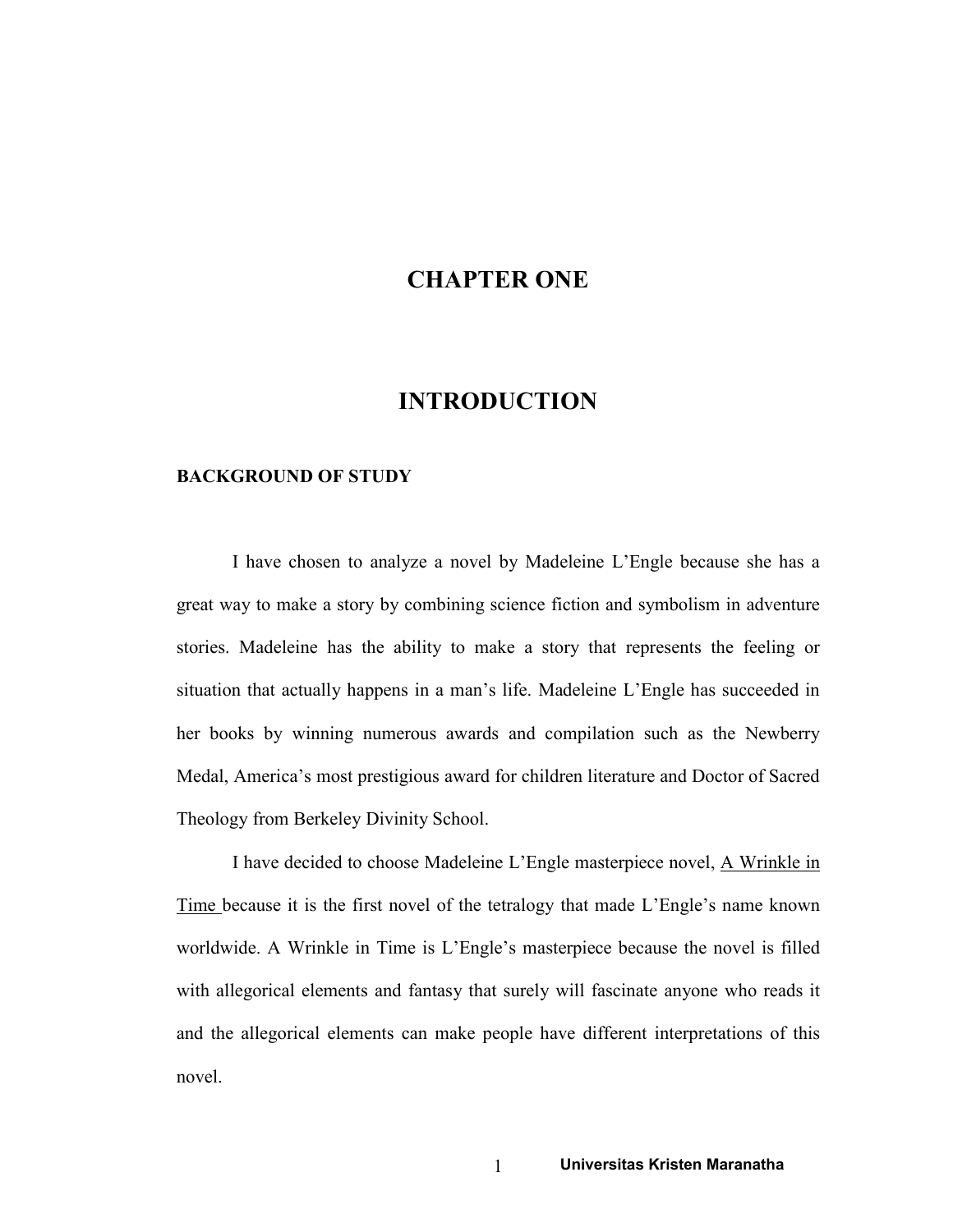However, what is found in every literary work regardless of the genre is written language. It is a means used by the writer to convey his ideas. In other words, every literary work possesses a certain quality of style, which is defined by Kenney as 'the author's way of using language; everything the author does with words.' (Kenney, 1966:60) It is interesting to examine the language because through it we can get a clearer picture of the writer's artistic skill. According to Leech and Short, language '...can be a means to a fuller understanding and appreciation of the writer's artistic achievement.' (Leech and Short, 1994:1). Although this novel is classified as children stories Madeleine herself did not think it as a children story, the novel has various elements like science fiction, allegory and also theology that fits the category for young adult literature.

I have chosen to analyze the theme of the novel because theme is the central element that unifies all the element in the novel and theme can be various according to the people who read it but the theme that I can conclude is rather interesting because I draw the theme by analyzing the symbols in the story.

 'Symbolism is a representation, visual or conceptual, of that which is unseen and invisible'. (H. Kooy, Vernon, 1962:472) I use symbolism because the stories are filled with allegorical elements and I am interested in finding a deeper meaning of the stories rather than something that is already clearly seen and visible or in other words 'a thing that suggests more than its literal meaning' (Kennedy, X.J, 1995:243).

I link many of the symbols with religious facts because 'symbols are part of the language of faith, the means by which faith expresses itself when it interprets the holy,

2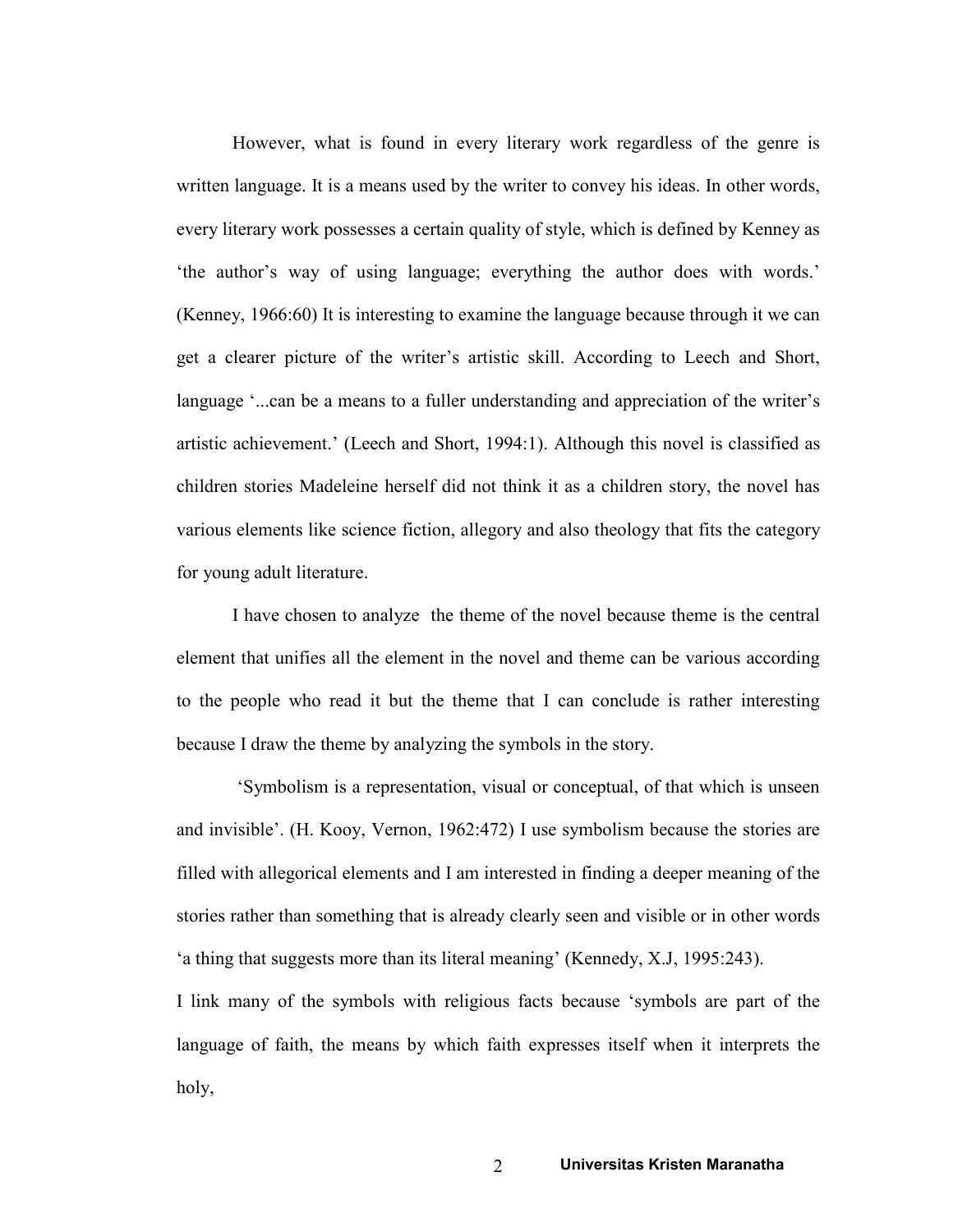The eternal, the beyond, as such, symbolism is a part of biblical religion from the beginning'. (H. Kooy, Vernon, 1962:472)

### THE STATEMENT OF THE PROBLEM

Based on the above background of the study, I formulate the problem as follows:

- 1. What is the theme in Madeleine L'Engle's A Wrinkle in Time ?
- 2. How do the symbols help to reveal the theme?

### PURPOSE OF THE STUDY

Having stated the problems, I want to show the purpose of the study, namely:

- 1. To show the theme in Madeleine L'Engle's A Wrinkle in Time.
- 2. To show how the symbols help to reveal the theme.

## METHOD OF RESEARCH

In writing my thesis, I apply formalism that is analysis of theme by using symbolism. I have conducted library and internet research. Firstly I read the novel of Madeleine L'Engle's A Wrinkle in Time, and then I research some references in the library which are relevant to the topic being discussed. I also find some information in the internet which is relevant to my discussion. Finally I use the selected data and theories to make the analysis and conclusion.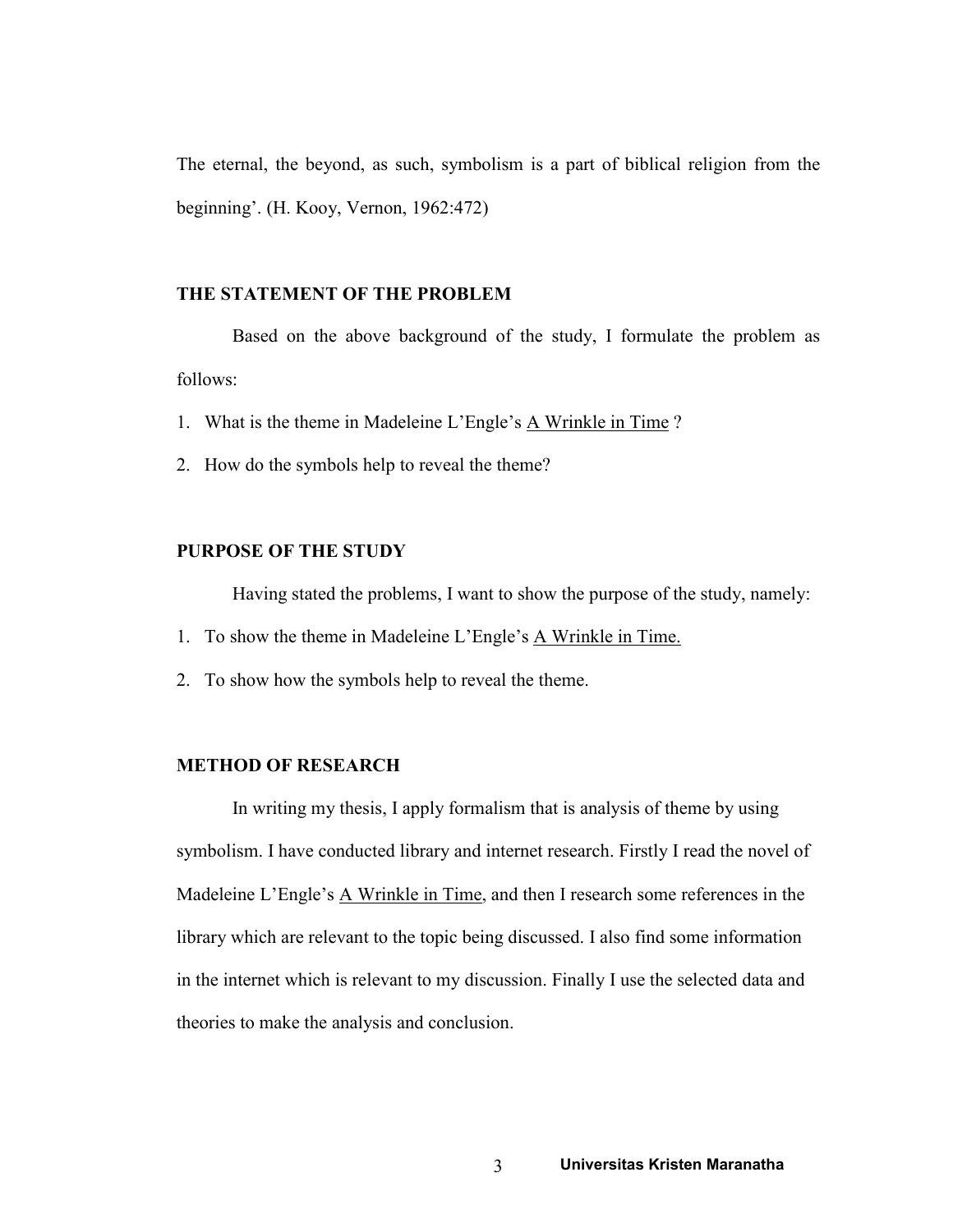#### THE ORGANIZATION OF THE THESIS

I divide my thesis into three chapters, which are preceded by the Preface and the Abstract. Chapter One is the Introduction, which contains the Background of Study, Statement of the Problem, Purpose of the Study, Method of Research and Organization of the Thesis. Chapter Two contains the Analysis of the Theme of Madeleine L'Engle's A Wrinkle in Time by using symbolism. The last chapter, Chapter Three, contains the Conclusion of the study. This thesis ends with the Bibliography, which lists the references I have used in my thesis, and the Appendices, which contain the Synopsis of the novel and Biography of the author.